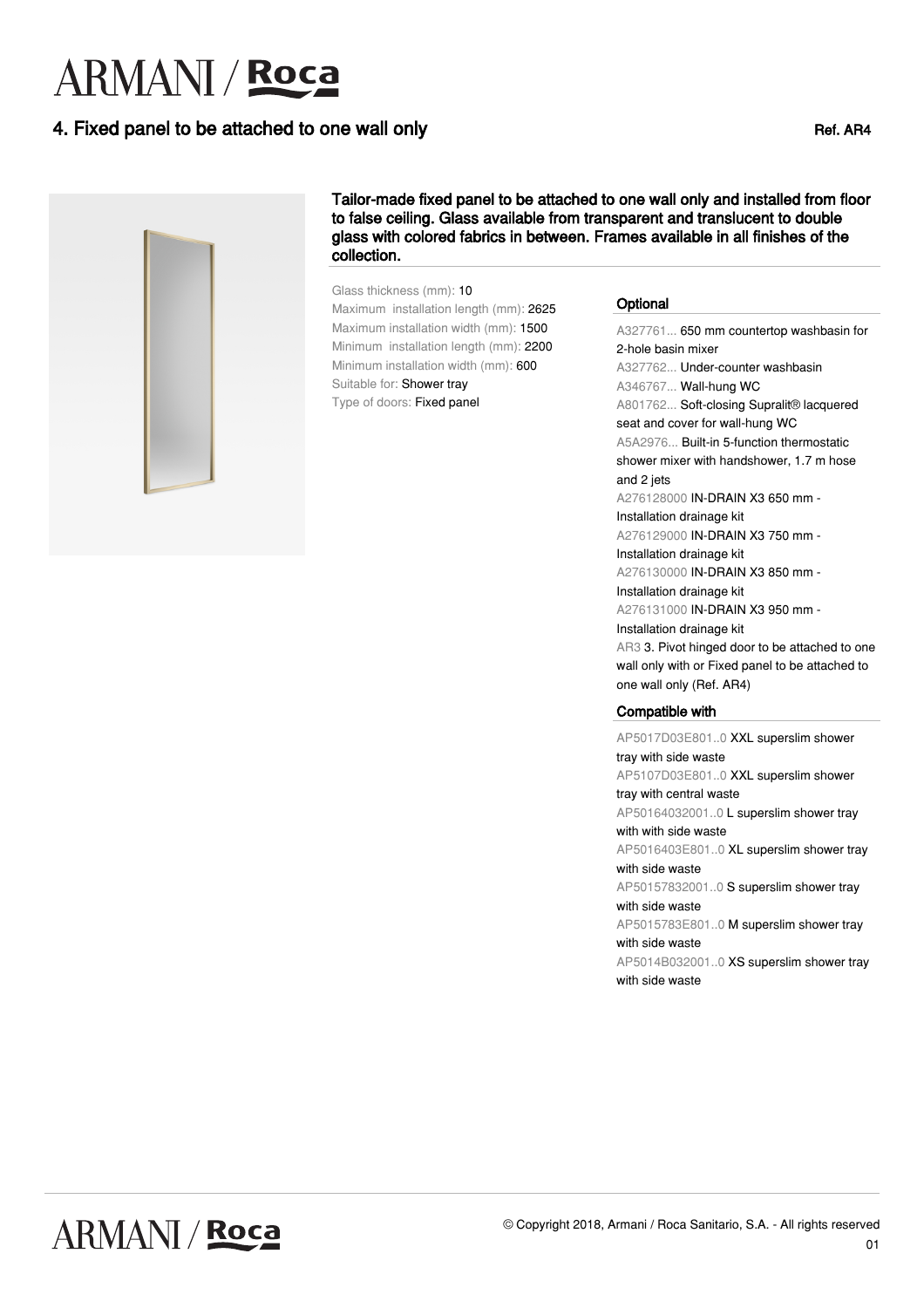### ARMANI / Roca

### 4. Fixed panel to be attached to one wall only Ref. AR4

#### Technical drawings



ARMANI / Roca